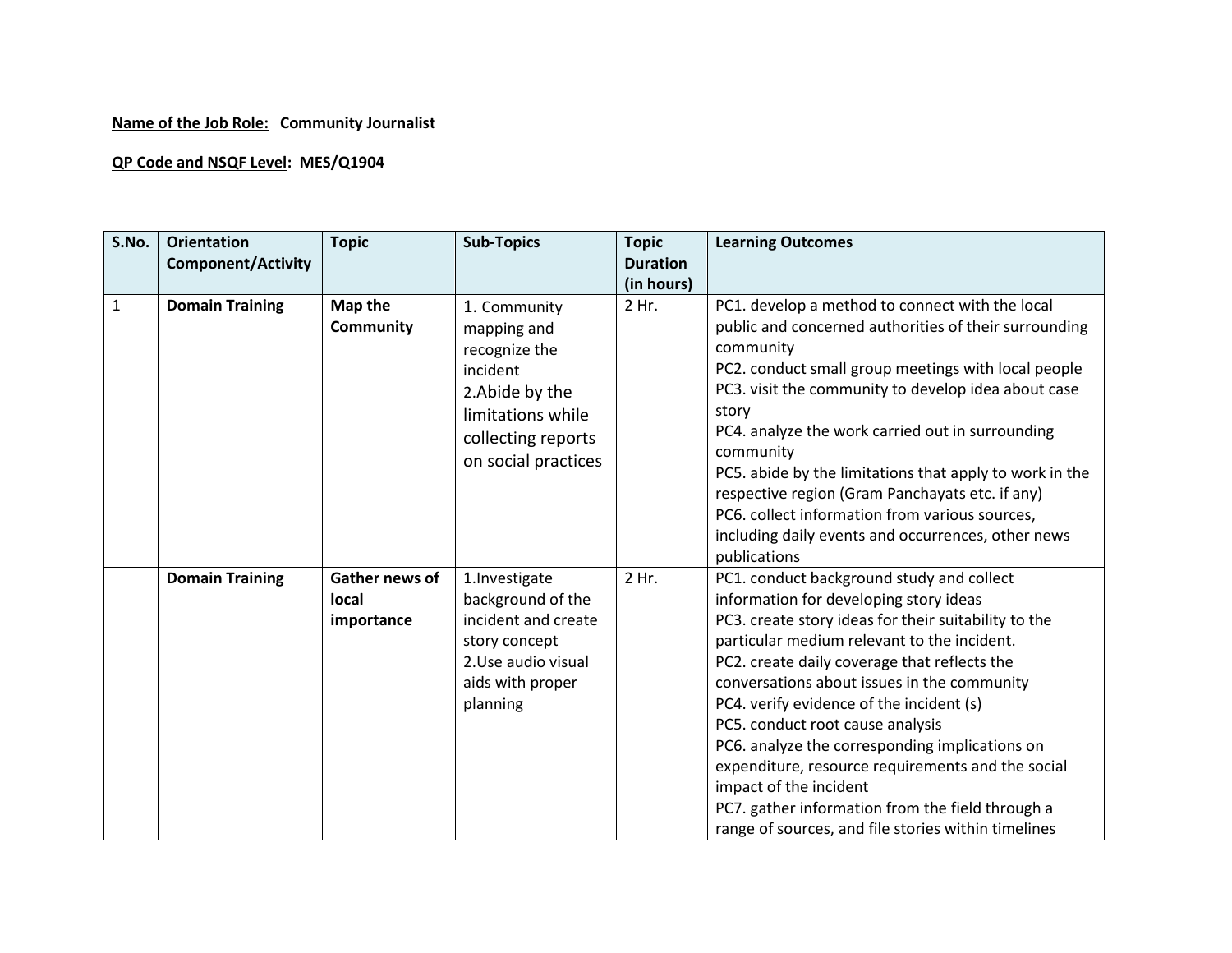|                        |                                |                                                                                                                            |       | PC8. gather ideas of social importance in the region<br>PC9. collect information from various sources,<br>including daily events and occurrences, other news<br>publications<br>PC10. identify which audio visual aid(s) would be most<br>appropriate for the story being recorded/told, and to<br>the medium/format being used<br>PC11. capture / collect all relevant pictures, videos,<br>audios related to the incident<br>PC12. use task specific audio visual aids like<br>illustrations, graphics (text, charts, graphs), audio and<br>video clips available, animation tools and visual effects                                                                                                                                                                                                                                                                                                                                 |
|------------------------|--------------------------------|----------------------------------------------------------------------------------------------------------------------------|-------|-----------------------------------------------------------------------------------------------------------------------------------------------------------------------------------------------------------------------------------------------------------------------------------------------------------------------------------------------------------------------------------------------------------------------------------------------------------------------------------------------------------------------------------------------------------------------------------------------------------------------------------------------------------------------------------------------------------------------------------------------------------------------------------------------------------------------------------------------------------------------------------------------------------------------------------------|
| <b>Domain Training</b> | <b>Conduct an</b><br>interview | 1.Prepare<br>questionnaire<br>2. Undertaking set-<br>up activities<br>3. Conducting<br>various kind of<br>interviews<br>4. | 2 Hr. | PC1. identify the objective of the interview and its<br>relevance to the individuals or wider audience and<br>organization, as appropriate to the role<br>PC2. interpret the interview-brief correctly<br>PC3. conduct contextual study of the individual(s) to<br>be interviewed<br>PC4. prepare pertinent questions and be aware of the<br>type of interview being conducted:<br>7 profiles/ biopics - focused on the individual being<br>interviewed<br>■ news interviews – where the interview is used to<br>highlight certain aspects of a larger news story<br>PC5. prepare list of questions relevant to the concept<br>/ story / case on which interview is being planned.<br>PC6. get ready with verbal evidences for cross<br>questioning, if applicable<br>PC7. complete all set-up activities before start of<br>interview (live) or interaction with the surrounding<br>public, across different mode such that live, pre- |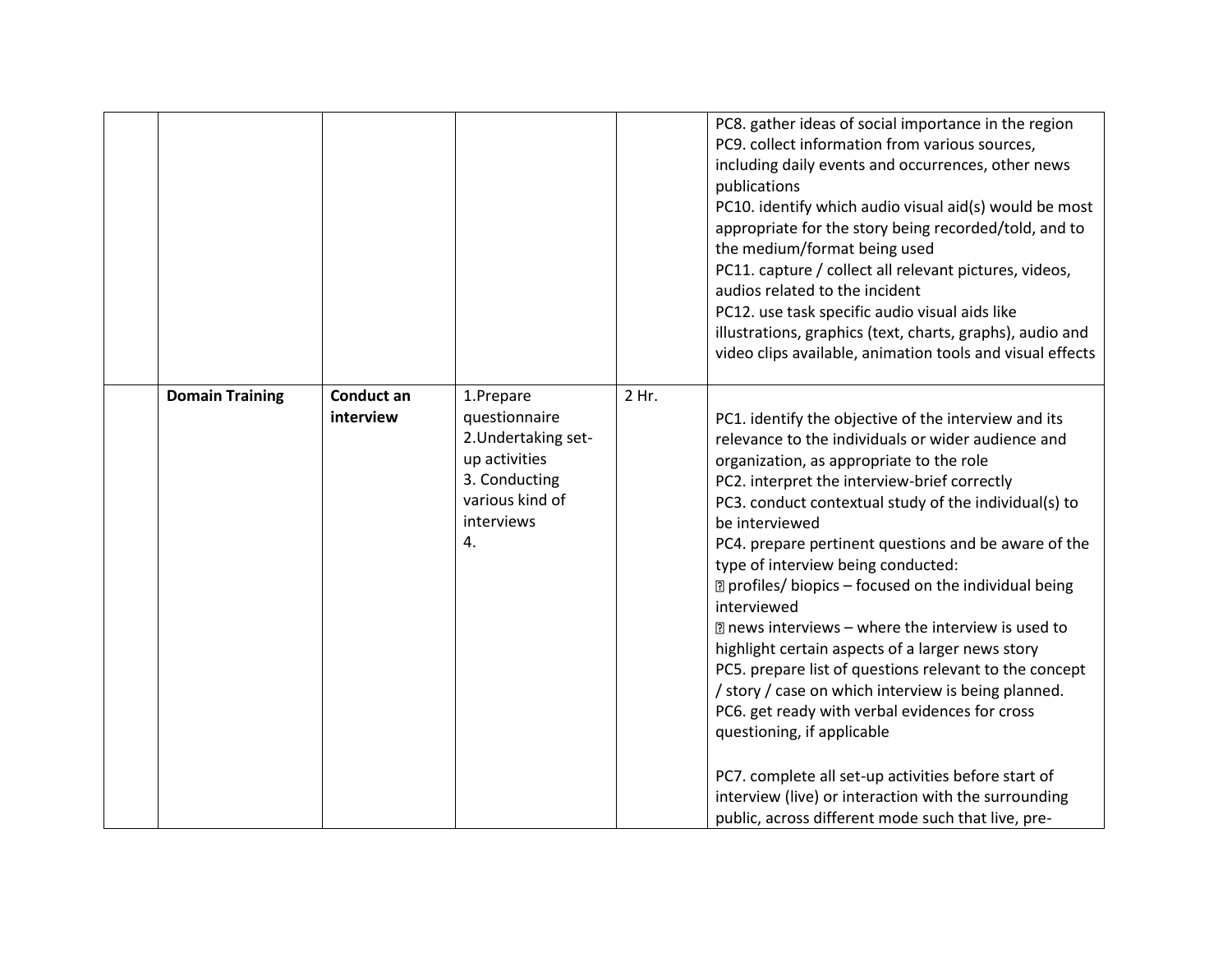|                |                                                                                       |                                                  |       | recorded, face-to-face, over telephone, skype or video<br>call, at an outdoor location (e.g. home, office, hotel, or<br>public space), in studios etc.<br>PC8. recognise type of interview planned to be<br>conducted like informal, behavioural, stress interview,<br>panel interview etc.<br>PC9. conduct the interview in a sequential manner<br>with an understanding of roles of individual and<br>corresponding authority-i.e. pose questions, receive<br>answers/information, participate in the conversation<br>and improvise the topics<br>PC10. analyse verbal and non-verbal cues of the<br>interviewee, accomplish the flow of the conversation<br>and challenge/steer the conversation as appropriate<br>to the role |
|----------------|---------------------------------------------------------------------------------------|--------------------------------------------------|-------|-----------------------------------------------------------------------------------------------------------------------------------------------------------------------------------------------------------------------------------------------------------------------------------------------------------------------------------------------------------------------------------------------------------------------------------------------------------------------------------------------------------------------------------------------------------------------------------------------------------------------------------------------------------------------------------------------------------------------------------|
| $\overline{2}$ | <b>Soft Skills and</b><br>Entrepreneurship<br>Tips specific to the<br><b>Job Role</b> | Communication<br>& team<br>work                  | 2 Hr. | Communicate what one intends to, to other team<br>mates                                                                                                                                                                                                                                                                                                                                                                                                                                                                                                                                                                                                                                                                           |
|                |                                                                                       | E wallet &<br>digital<br>literacy/e-<br>commerce | 2 Hr. | Online transaction system using smart phones/<br>computer<br>Awareness about faradism                                                                                                                                                                                                                                                                                                                                                                                                                                                                                                                                                                                                                                             |
|                |                                                                                       |                                                  |       |                                                                                                                                                                                                                                                                                                                                                                                                                                                                                                                                                                                                                                                                                                                                   |
| 3              | <b>Familiarization to</b><br><b>Assessment</b><br><b>Process and Terms</b>            | <b>Need and</b><br>importance of<br>Assessment   | 1 Hr. | Should be able to understand importance of<br>assessment                                                                                                                                                                                                                                                                                                                                                                                                                                                                                                                                                                                                                                                                          |